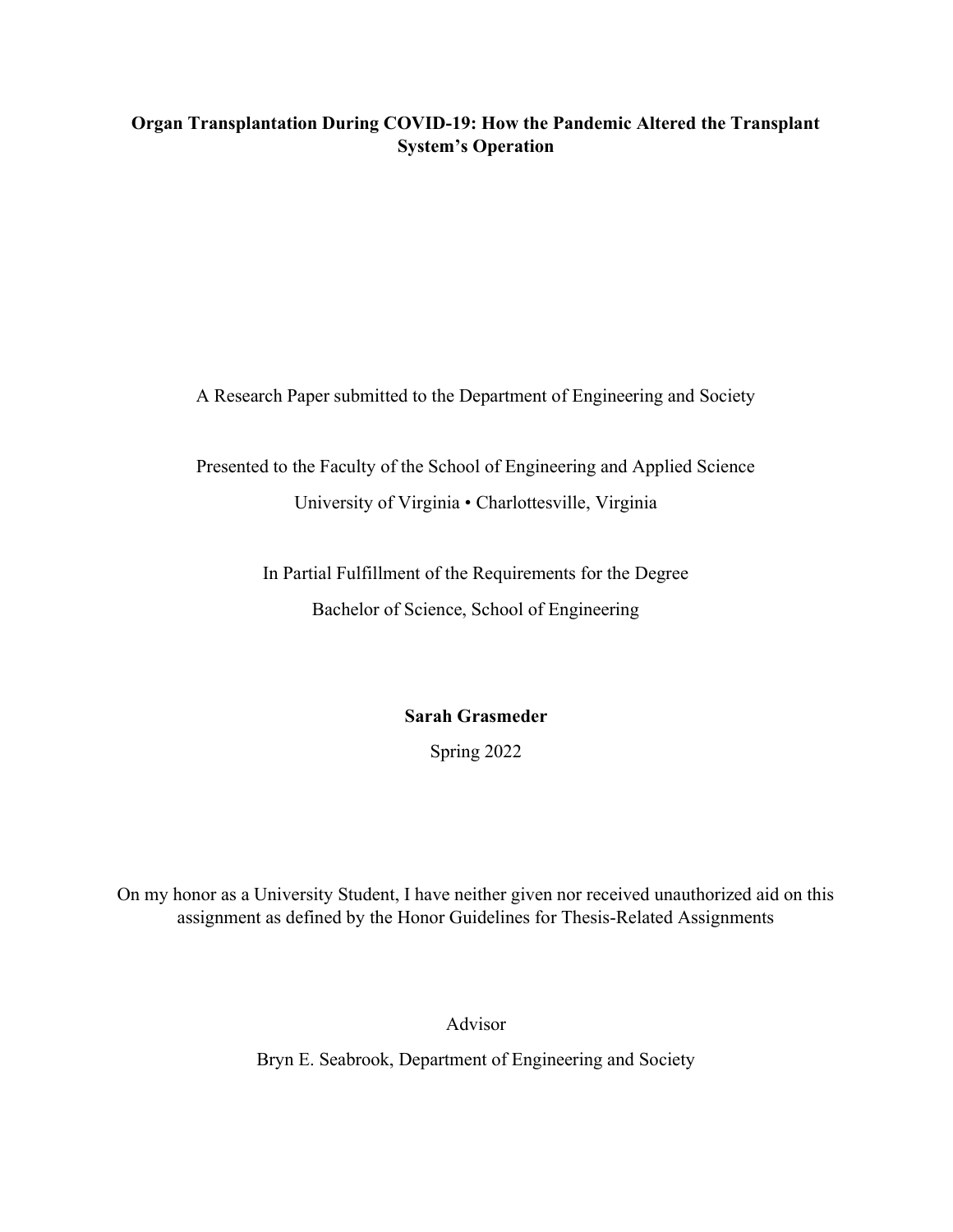#### STS Research Paper

### Connections Between the Organ Transplant System and the Pandemic

Organ transplantations, procedures seen as a last resort option to keep patients alive and improve their quality of life, cannot afford to shut down their operations due to the spread of Coronavirus SARS-CoV-2 (COVID-19) infection. Instead, these transplant systems must strike a balance between performing life-saving operations and preventing the spread of COVID-19 to those within their system (Michaels et al., 2020). With new information on the severity and health-risks of COVID-19 constantly emerging, transplant centers continually consider how their operations need to be adjusted to prevent the spread of infection both within and outside the operating room. Thus, the pandemic spurred numerous changes in the organ transplant system in order to promote the safety of patients, their caretakers, and medical personnel (Pullen, 2020). These changes span a broad range of applications and vary based on the transplant center. The STS frameworks of risk analysis and social construction of technology (SCOT) are used to highlight how the assessment of perceived risks and the societal view of the pandemic have prompted the alterations in the organ transplant system since the emergence of COVID-19. These frameworks work together to justify the changes to organ transplantations, as well as analyze the effectiveness of the system's adaption to the pandemic. To understand the impact of the adjustments in the operations of organ transplant systems during the pandemic, the following research question must be analyzed: how effective are the sociotechnical systems that impact how the COVID-19 pandemic influences organ transplantation?

#### Approach to Researching Organ Transplantation During COVID-19

The research question "How effective are the sociotechnical systems that impact how the COVID-19 pandemic emergence influenced organ transplantation?" is addressed through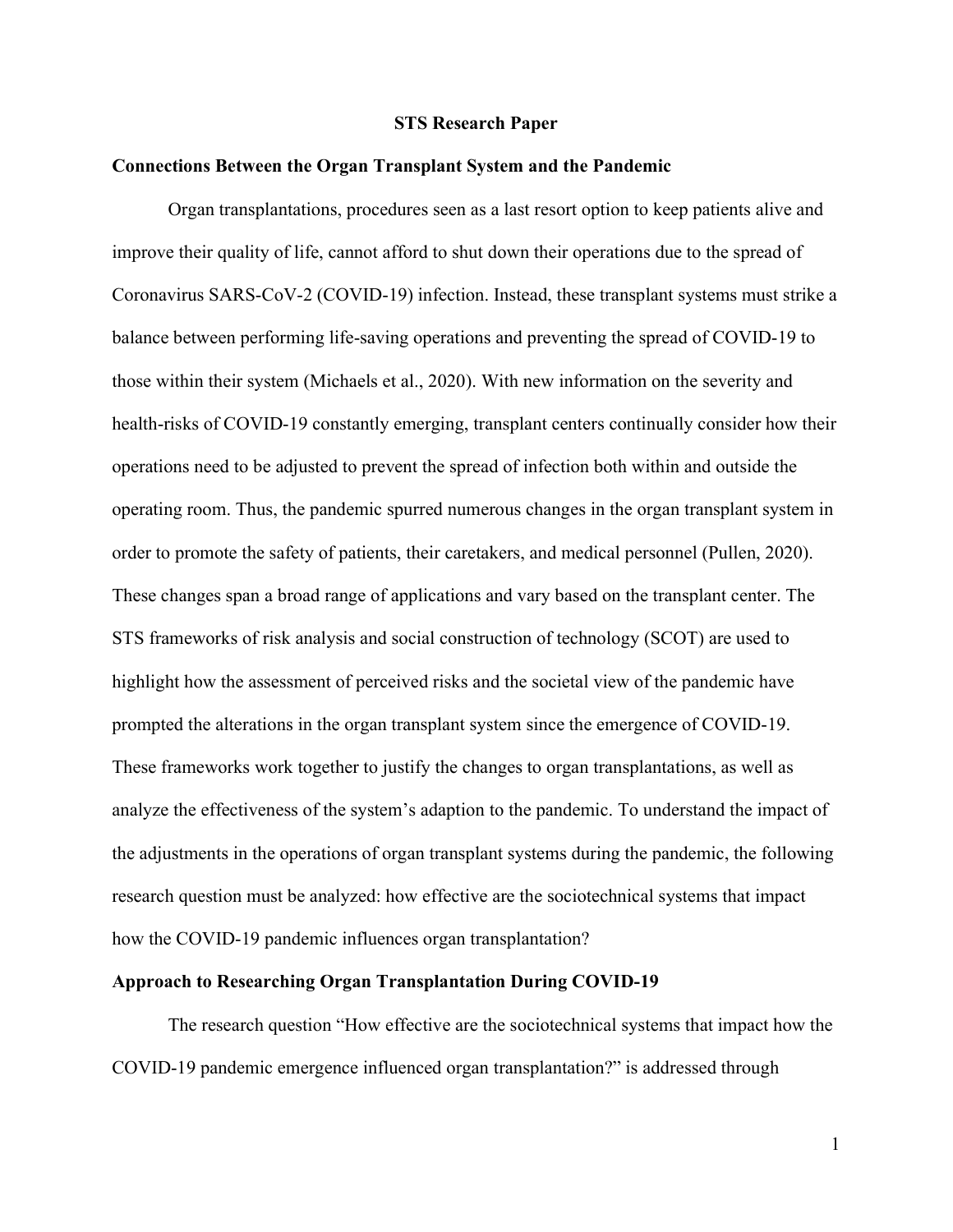discourse analysis. Information is collected through published articles on the American Journal of Transplantation's "COVID-19 & Transplantation" resource page, which contains peerreviewed articles submitted to the journal that deal with COVID-19. Additionally, articles published in online databases under the search "organ transplants during COVID-19" with keywords in their titles such as: "perceptions," "implications," "approach," "transplant programs," and "pandemic navigation" are used. The articles for analysis are published within the first few months of the COVID-19 pandemic, February to May, 2020, or are surveys performed during these first few months that were published later. These resources provide information about the changes to the operations of the organ transplant system, statistics on transplantations and organ donations, the general society's perception of the safety of transplants or currents concerns, and patients' opinions on undergoing a transplant during the emergence of the COVID-19 pandemic. This information is used to identify what sociotechnical systems are the primary impactors on COVID-19's influence on organ transplantation and the effectiveness of these sociotechnical systems.

### History of the Organ Transplant System and COVID-19's Impact on the System

Solid organ transplantation refers to the removal of an organ from one human to be placed in another human and configured so that the new organ can function properly in the new body. Transplants are used to extend the lives of patients who are experiencing total failure of an organ, as transplants are the only long-term, effective treatment. While the first successful organ transplant, a kidney transplant, occurred in the 1950s, the field has greatly progressed and expanded since then (Cameron & Cornejo, 2015). Advancements in immunosuppression to prevent the rejection of the new organ by the body's immune system, improved preservation of the organs, and expanding from kidney transplants to also offering lung, liver, pancreas,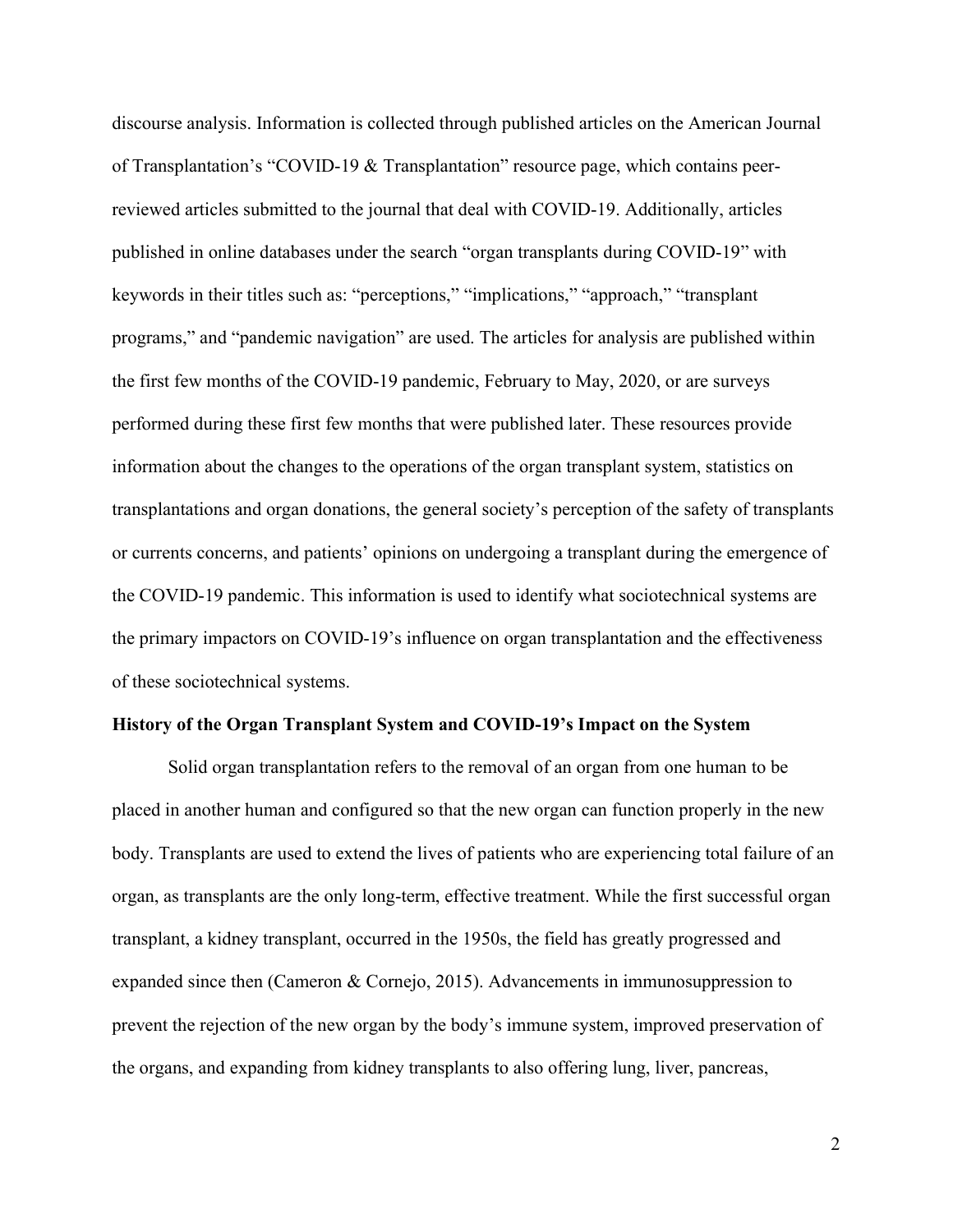intestines, and heart transplants, are some of these progressions that contribute to the modern organ transplant field.

Today's organ transplant system in the US consists of many components. While the organ transplant system is managed by the Department of Health and Human services, the primary healthcare services directly involved in organ transplantations are hospitals, transplant centers, and the organ procurement network: United Network for Organ Sharing (UNOS) (Harvey, 2019; How We Match Organs, n.d.). The hospitals and transplant centers work to assess patients, determining whether they need transplants and monitoring their health and other medical qualifications needed for transplantation. These healthcare centers also perform the transplants, with both centers performing scheduled transplants, while emergency transplants are only performed at hospitals. UNOS works directly with these hospitals to best match the donor organs to the recipient. UNOS determine which recipient receives an organ based on blood type, height, weight, organ size, other medical factors, and geographical locations of donor organ and recipients (How We Match Organs, n.d.). The organs UNOS procure for transplantations come from both living donors, who may or may not know the recipient, and deceased donors, who have given permission for their organs to be donated after their death.

While the organ transplant system operates successfully, there are shortcomings which lead to difficulties in performing transplants. Possible shortcomings include supply of organs not meeting their demand, ethical issues associated with procuring an organ, potential harm or longterm effects on donors, and controversy over incentives for organ donation (Beyar, 2011; Das & Lerner, 2007). These shortcomings may be exploited when increased stress is placed on the organ transplant system, such as during a pandemic.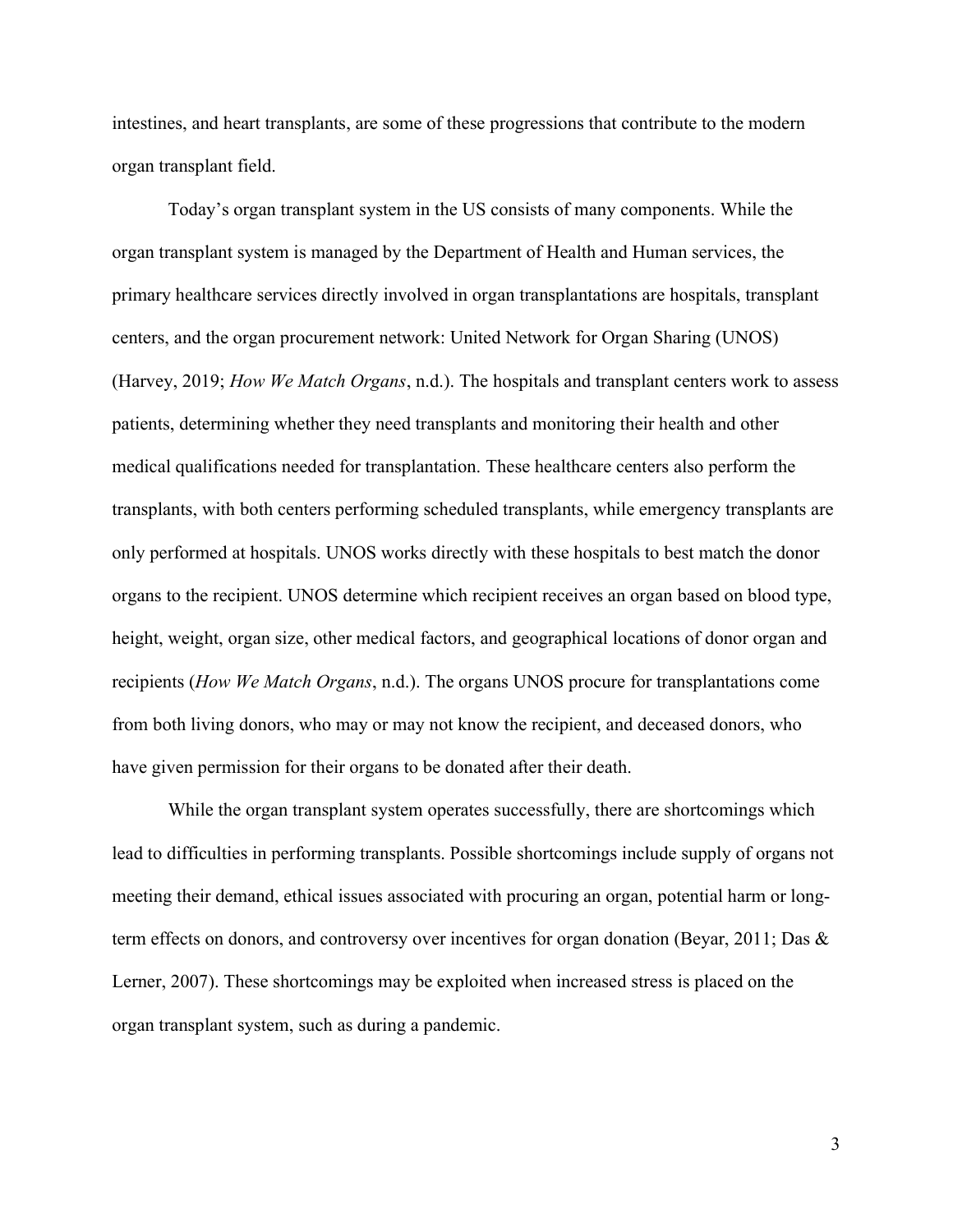The start of the COVID-19 pandemic drastically overwhelmed the US healthcare system. Hospitals were constantly at full capacity due to COVID-19 and other emergency patients, medical staff did not have proper personal protective equipment, supply chain issues led to lack of proper supplies and medical equipment in hospitals, and healthcare workers contracting the virus decreased available workers, putting greater stress on medical centers (Iyengar et al., 2020; Rinswer, 2020). These impacts were present in the organ transplant system and initially led to a shortened supply of donor organs, decreased rate in transplantations, and frequent delays to scheduled transplants (Michaels et al., 2020; Recommendations and Guidance for Organ Donor Testing, 2021). However, due to the lifesaving impact of transplants, operating in this less efficient manner was not sustainable for the transplant field. Better adaptation to the stresses of the pandemic led to the system focusing on making operational decisions that best balance health of all transplantation stakeholders and the importance of these surgeries.

### Risk Analysis, Social Construction of Technology, and the Organ Transplant System

To understand the decision making behind alterations to the transplant system's operations, empathy and societal viewpoints must be acknowledged and incorporated into the decisions of the system. This societal understanding is especially important when majority of the current health-related impacts of the pandemic are not well understood, and the consequences and future directions are unknown. Using the risk analysis framework highlights society's perceived risks on organ transplants that arose due to the pandemic. Risk analysis is the determination of acceptable levels of risk in a system, as well as the compensation when harm is caused by the risk (Mythen, 2004). Ulrich Beck and Gabe Mythen are two prominent contributors to risk analysis. Beck's work emphasizes that society's perception of a risk in not just a calculation, but an entity with interests and values that must be acknowledged, not ignored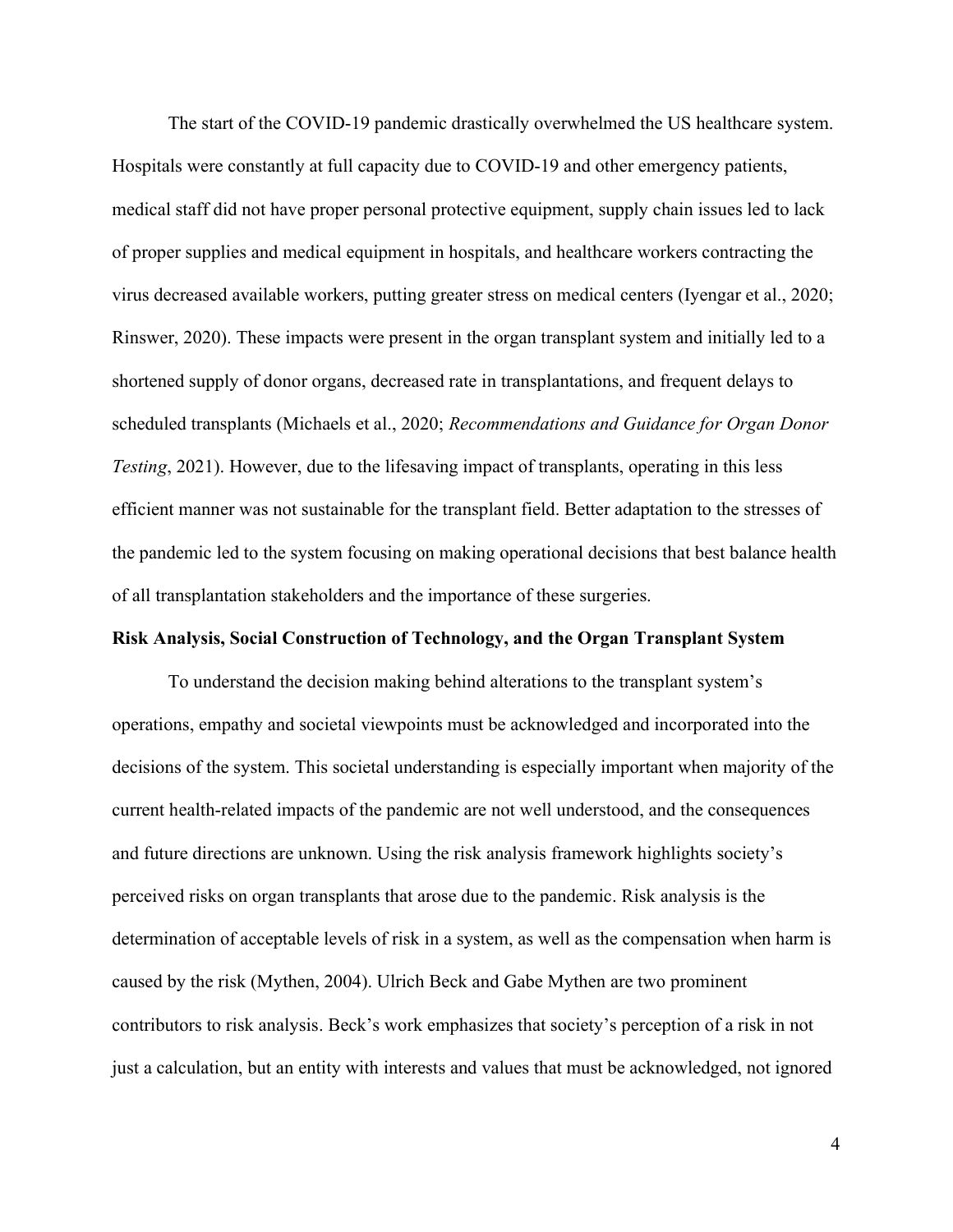in hopes that it will fade away (Burgess et al., 2018). Mythen's work greatly draws inspiration from Ulrich Beck. Mythen uses Beck's term "risk society," a systematic way to deal with hazards in a system that are due to modernization of the system, to explain how finding a balance between all the underlying principle and policy components of the system, can stabilize and decrease the risk potential in the system (Mythen, 2004). Risk analysis has clarified that threats to a system are not fully external. Threats commonly arise from within as unintended consequences as modernization occurs, making risk analysis a continual process (Burgess et al., 2018). The risk analysis framework has contextualized the organ transplant system as a risk society and led to the understanding of how the risk of COVID-19 infection, a modernization to the system, altered the operations of the organ transplant system.

The societal views of the pandemic impacting the organ transplant system's adaptations are explained through the social construction of technology (SCOT) framework. SCOT is the analysis of how society shapes technology. Trevor Pinch and Wiebe Bijker developed the framework with five guiding components: interpretive flexibility, relevant social groups, closure and stabilization, wider context, and the technological frame. The guiding components allow their framework to be used to develop a structured system with multiple potential designs which satisfy all stakeholders (Klein & Kleinmann, 2002). Pinch and Bijker's work on SCOT and the guiding components were direct influences on the work of SCOT contributors Hans K. Klein and Daniel Lee Kleinmann. Klein and Kleinmann do critique the initial guiding components of SCOT, claiming they do not address analysis of power dynamics and the structure of systems. Therefore, they added another guiding component to SCOT framework, technological frame, to better address the structure of the system, which can help identify power dynamics as well (Klein & Kleinmann, 2002). The updated guiding components of SCOT explain how society's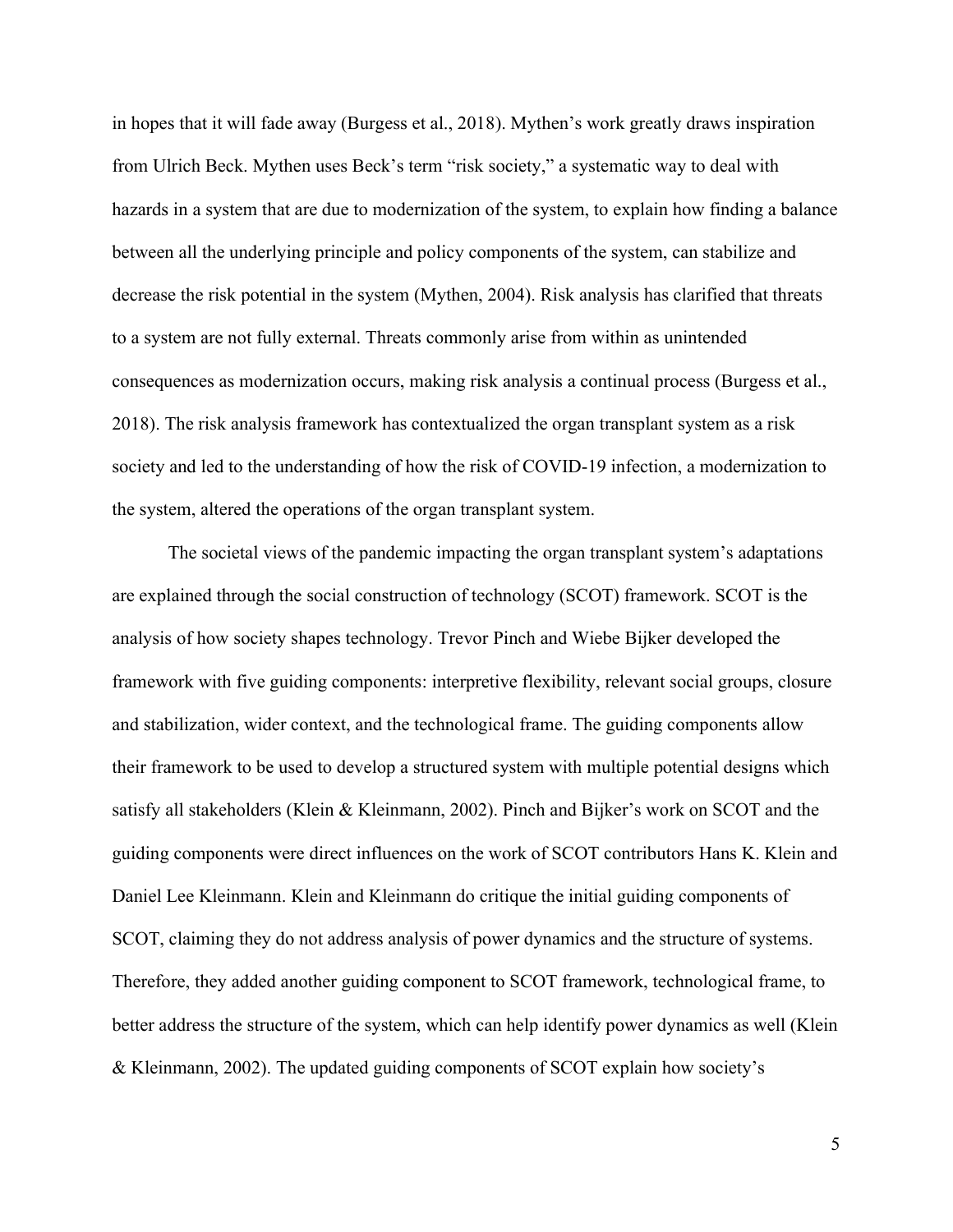perception of the pandemic have led to both naturally occurring and forced changes in the organ transplant system. While the societal perception of organ donation as a form of altruism and the societal views of the transplant system's history have been studied, there is a need for understanding how societal views sway the system's operation in a time of healthcare crisis (Batten, 1992; Fox & Swazey, 1974). Risk analysis and SCOT work together to determine the relationship between the organ transplant system as risk society generated from the pandemic and society's influence on organ transplant operations, which both result in the adaptions to organ transplant system that have occurred as the pandemic has progressed.

#### Motivations for the Changes in Organ Transplants Made During the COVID-19 Pandemic

 The emergence of the COVID-19 pandemic presented a steep learning curve for the organ transplant system to overcome in order to continue to operate effectively and meet patients' needs. Due to the novelty of the virus, little scientific information about COVID-19 was available and organ transplant centers were reliant on anecdotal evidence as other transplant centers or other nations transplant systems experienced COVID-19's effect on organ transplantation and its stakeholders in order to better understand how to proceed. Key operations of the organ transplantation's sociotechnical systems, organ donation and transplant surgery, were adjusted at transplant centers based on both societal views of the pandemic and the risk analysis of potential system operation adjustments. The key operation adjustments of the systems: deceased donor organ donation, living donor organ donation, resource allocation and candidate prioritization, were effective in diminishing the COVID-19 pandemic's detrimental influences on organ transplantations, as they allowed the opportunity for organ transplant systems to promote the current viewpoints of society's perceptions of risks in organ transplant operations. These adjustments allowed for the sociotechnical systems to decrease the risk of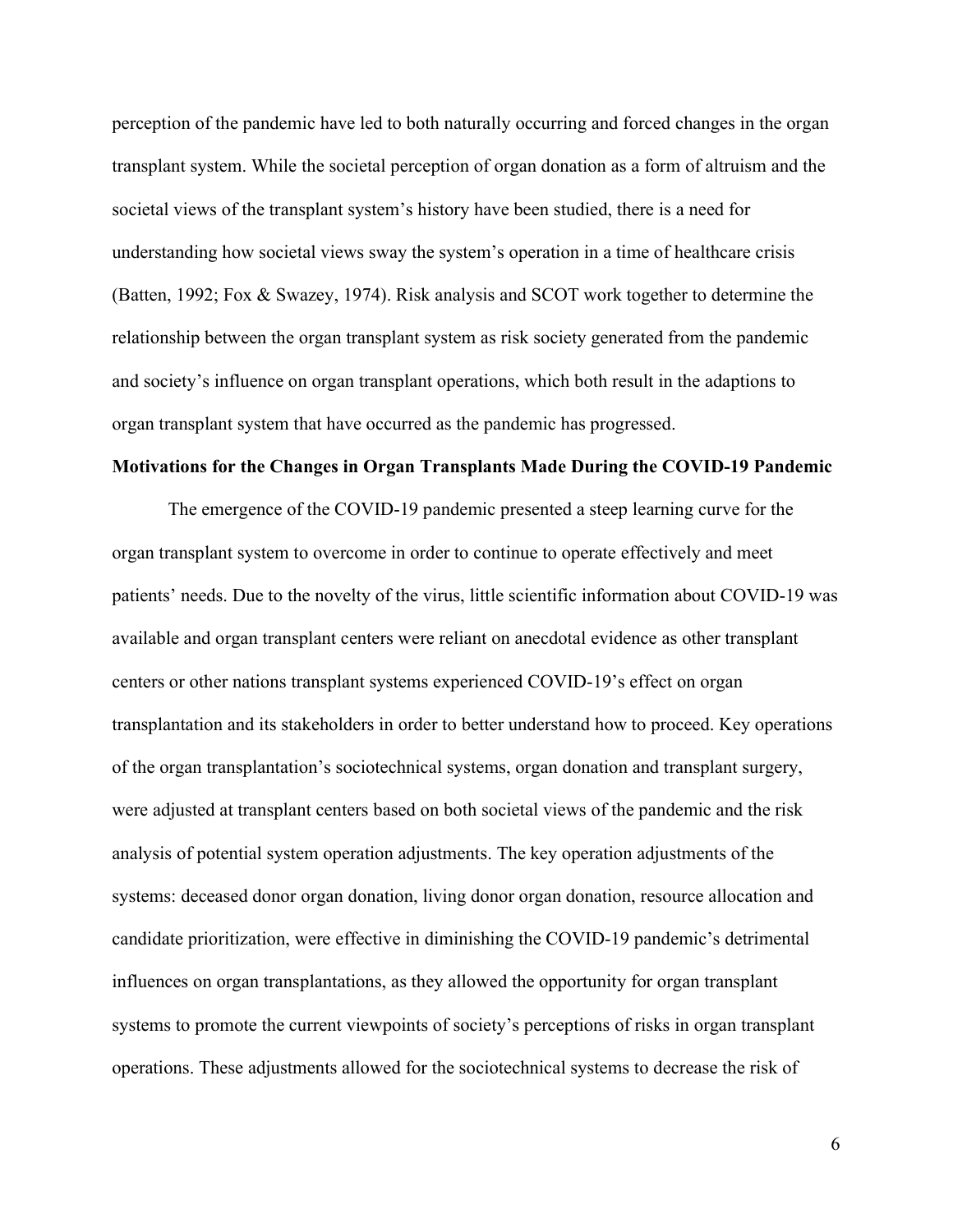unnecessary exposure to COVID-19 infection of all stakeholders, promote the overall well-being of the healthcare system by supporting COVID-19 mitigation efforts and promoting the execution of transplantations that have the best chance for overall health success during the pandemic.

#### 1: Organ Donation

The organ donation subsystem of the transplant system connects society's desire to contribute to the medical field, in order to extend the lives of others, with the physical ability to replace one's failing organ with an effective alternative. The transplantation field relies on organ donation in order to operate, as synthetic organs are not currently an efficient alternative. However, the start COVID-19 pandemic spurred a decrease in organ donation. This decrease, in general, reflected society's uncertainties about the impact of COVID-19 on both organ donors and recipient (Boyarsky et al., 2020). These uncertainties pertain to both living and deceased donors, though the causes for concern are different for each population, and both saw decreased rates of donation.

#### 1.1: Deceased Donor Organ Donation

 Organs from deceased donors saw significant drops in procurement rates worldwide. In Italy, one of the first few countries to experience a nation-wide outbreak of COVID-19 infection, experienced a 25% decrease in deceased donor organ procurement within the first four weeks of their COVID-19 outbreak (Angelico et al., 2020). While decreases in procurement like Italy's may be attributed to the large number of COVID-19 hospitalizations and deaths overwhelming hospital systems – leading to the inability to harvest organs from potential donors – societal factors also contributed to the decrease in deceased donor organ transplantations at the start of the pandemic. The use of organs from donors who died of COVID-19 infection was a major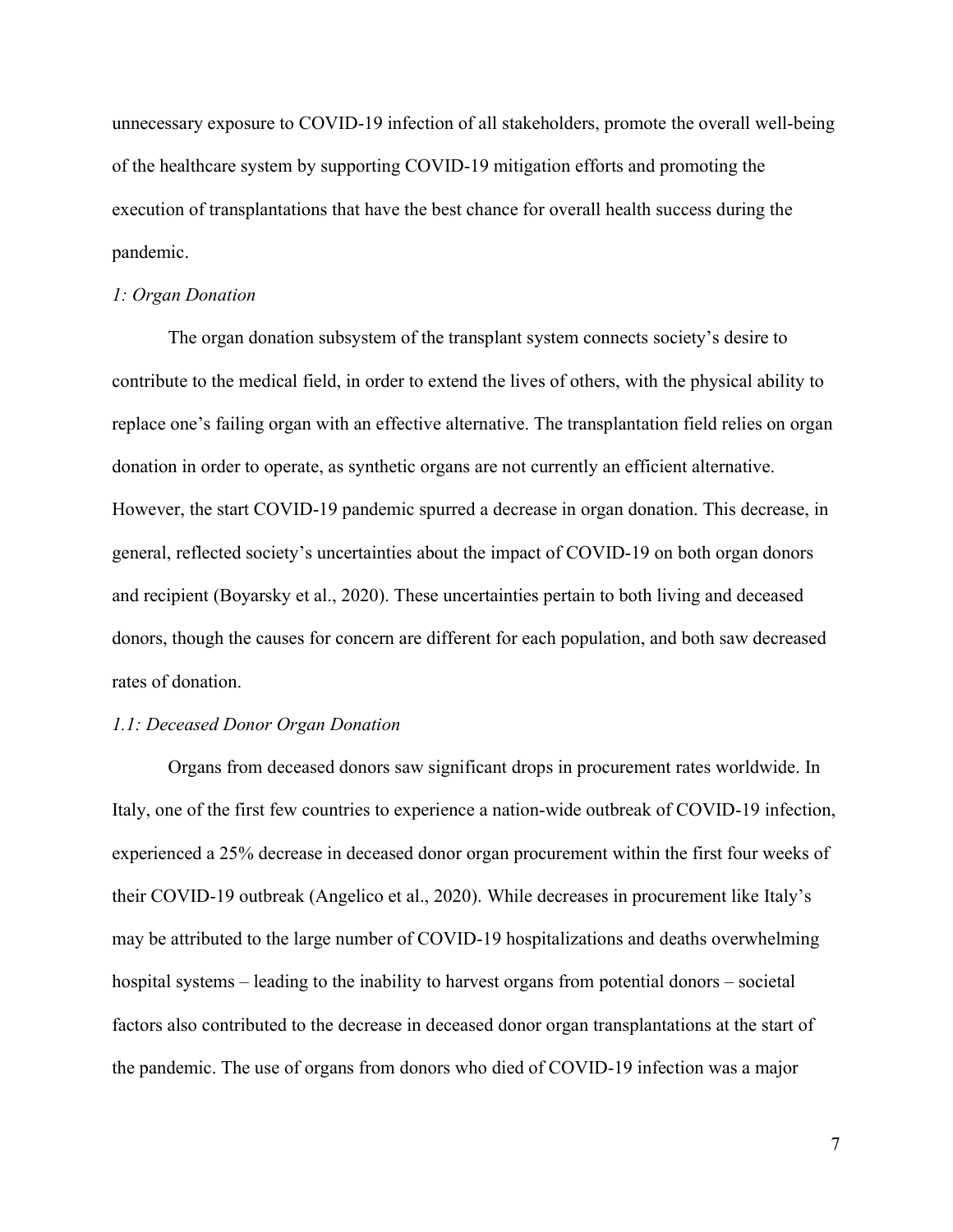concern for patients and healthcare workers alike due to the uncertainties of how COVID-19 infection spreads and how long the infection remained within one's body.

Transplant teams were concerned about the potential risk of the donor organ infecting its new recipient. The need for long-term immunosuppression in order to prevent organ rejection made transplant recipients particularly vulnerable to COVID-19 infection. Due to use of immunosuppressants, recipients T-cell immune response is suppressed, making it difficult to fight the virus (Zhu et al., 2020). If infected, medical teams have the difficult task of adjusting the recipients' immunosuppressive agents, such that the patients' immune system can fight the COVID-19 infections, while still preventing organ rejection. Similarly, transplant candidates were unsure about receiving organs from COVID-19 positive deceased donors. In a survey of transplant waitlist patients in Singapore conducted in May 2020, 71.8% of respondents did not feel that it was safe to receive an organ from a COVID-19 positive donor, due to potential donorderived infection (Tan et al., 2020). These attitudes of patients and concerns of healthcare teams in regards to donor derived infection led to the need for transplant centers to weigh the potential risk of a patient suffering from COVID-19 infection while in a compromised immune state due receiving a transplant from an infected donor versus the risk of patients not receiving these organs and having to wait longer for their life-saving transplantation. In this case, the risk of donor-derived infection and the societal concern around it led to transplant systems advising against the use of organs from donors who died of COVID-19 (Michaels et al., 2020). While the exclusion of these organs reduced deceased organ donation rates, further limiting the supply for transplantations, this exclusion was beneficial for organ transplant system as it prevented a potential increase in infection of transplant recipients, which could have led to the further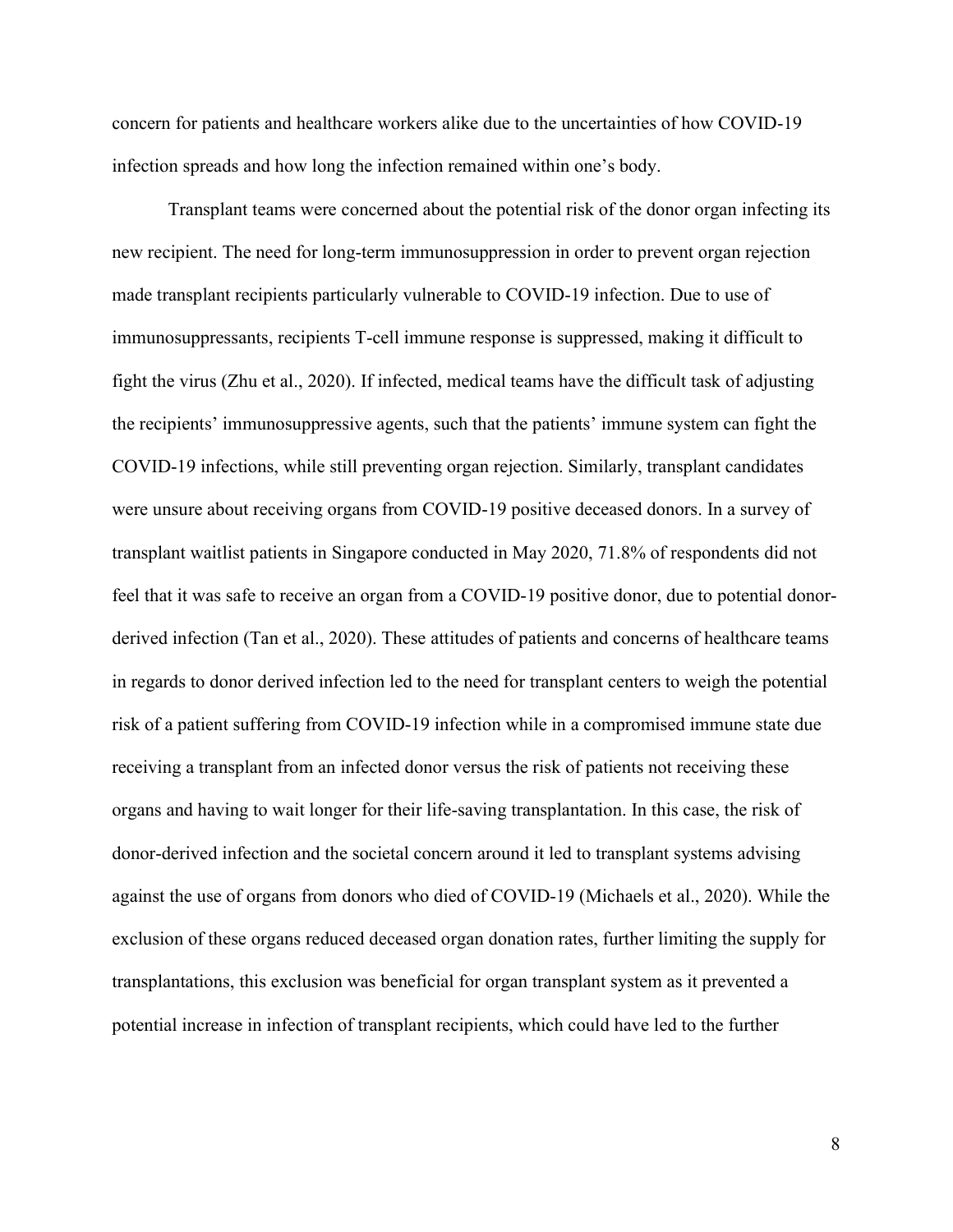overwhelming of hospitals and higher death tolls due to these patients compromised immune states.

# 1.2: Living Donor Organ Donation

 While the risk of organ transplantations from a living donor currently infected with COVID-19 was clear and these transplantations were delayed until after the donor's recovery from infection, societal concerns about any living donor organ donations were present at the start of the pandemic. These concerns focused around the risk of the donation resulting in the donor contracting COVID-19. The virality of COVID-19 and the large presence of infected patients in hospitals at the start of the pandemic spurred the advisement of avoiding hospitals for nonemergency reasons. The harvesting of an organ from a living donor increased the risk of exposure to COVID-19 for a healthy person who could otherwise avoid this potential exposure (Fishman & Grossi, 2020). Additionally, the living donor recoveries from harvesting surgeries could further exacerbate the issues of hospitals being overwhelmed and decrease the number of beds available for COVID-19 or other emergency cases. These concerns led to many transplant centers suspending living donor transplantations (Boyarsky et al., 2020). These suspensions came about through the understanding that the perceived risk of unnecessarily exposing a healthy person to high-infection-risk environment for an elective surgery outweighed the risks of delaying the transplantation for the transplant candidate. While suspension of living donor transplantations also decreased the availability of organs for transplantation, its effectiveness in promoting the safety of transplant system stakeholders during the emergence of the COVID-19 pandemic was important in decreasing potential risk of exposure to the virus and preventing further spread of infection within healthcare environments.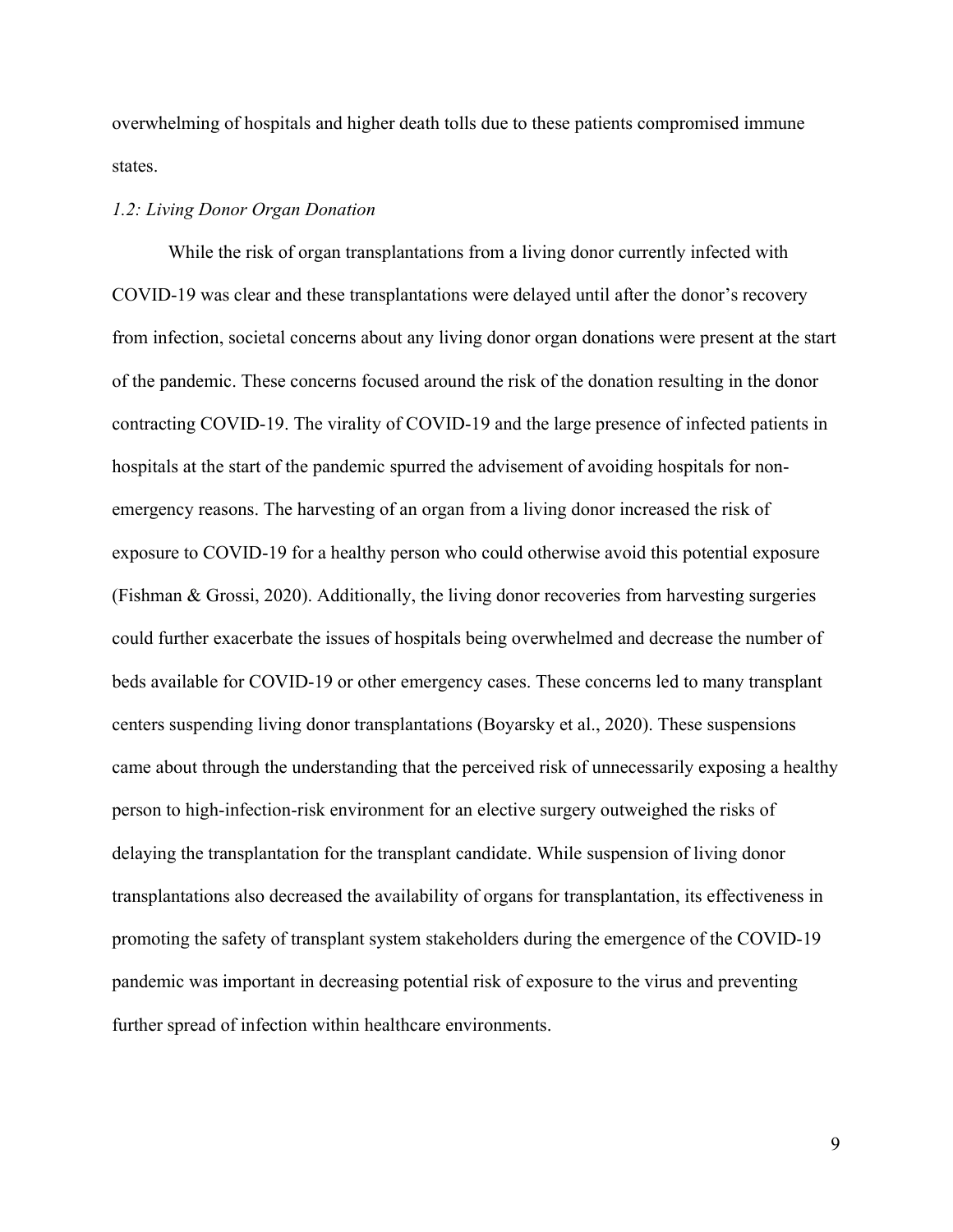# 2: Transplant Surgery

 Transplantations, as a subsystem of the transplant system, is the connection point for the physical replacement of one's failing organ and the ability for the recipient to live a longer and better-quality life. With the COVID-19 pandemic causing disruptions in the general operations of healthcare systems, the societal perceptions of risks surrounding key aspects of transplantations alter the sociotechnical system's operations in order to balance addressing the COVID-19 pandemic and addressing non-COVID-19 populations who would survive if the healthcare system was functioning normally. For successful transplantation during the COVID-19 pandemic, the transplant system adaptations need to have considered financial, psychosocial, and medical factors as they adjusted their resource allocations and candidate prioritization.

### 2.1: Resource Allocation

 Demand of hospital resources is a limiting factor for transplantations. These surgeries need blood products, clinical resources such as ICU beds and ventilators, and manpower (Halazun & Rosenblatt, 2020). However, the COVID-19 pandemic also took a toll on these same resources, especially in the first few months of the outbreak. Therefore, allocation of these resources regulated transplant rates, as the amount of organs a transplant center can accept is dependent on the amount of these resources that are available for transplant use (Ritschl et al., 2020). Determining the allocation of these resources to each hospital's COVID-19 ward and transplant center was based on the evaluation of the perceived risks of undersupplying each system. The conflicting demand for ICU resources, beds and ventilators, led to stakeholders of the transplant system to consider questions such as: "Can we as the transplant system community recommend that a donor takes priority over a live individual in need of ICU care and mechanical ventilation?" and "How can the healthcare workers care for our transplant patients while also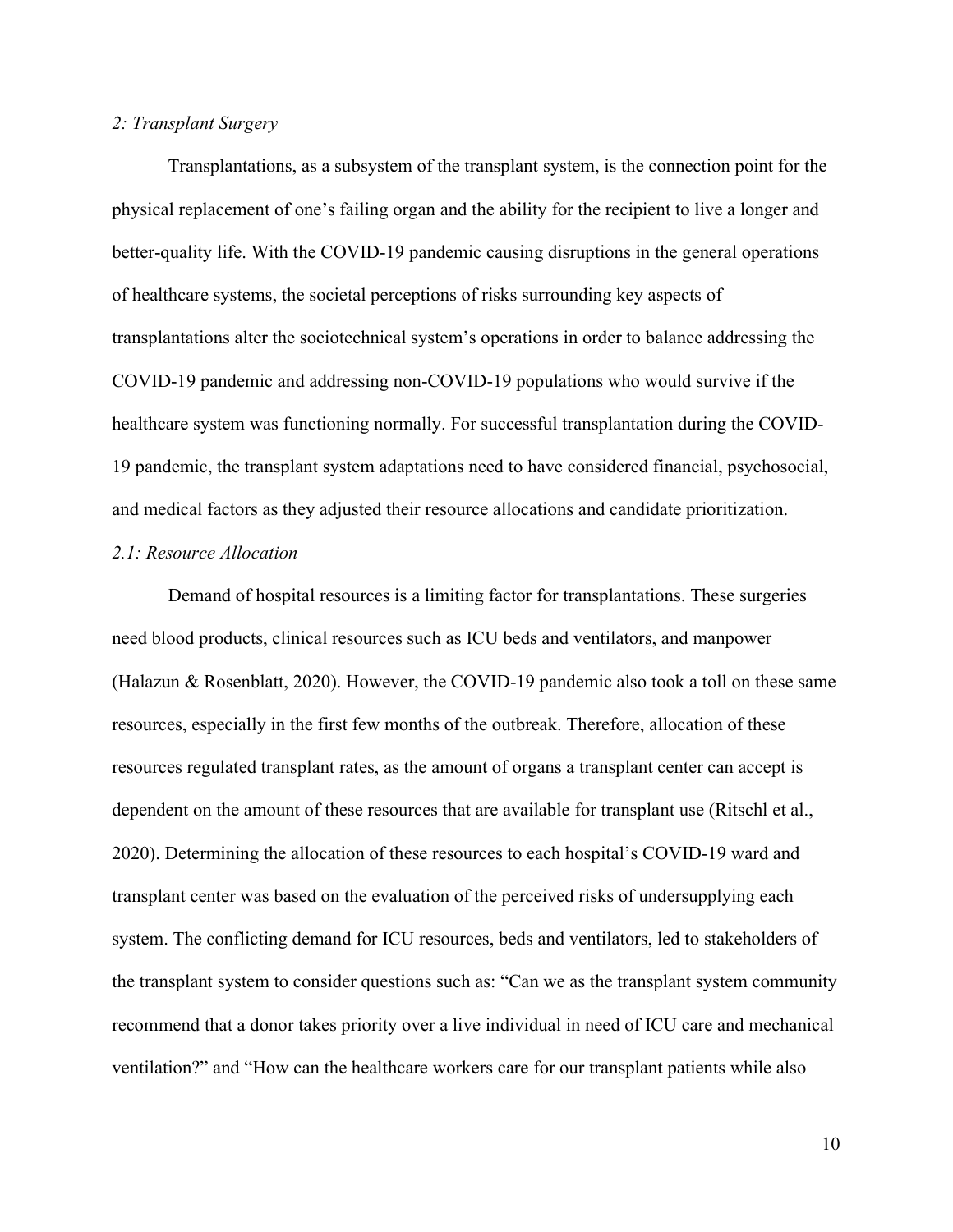supporting the needs our institutions?" in order to better understand the ethical obligations the transplant system has to support hospitals in the management of COVID-19 infection (Wall et al., 2020). Additionally, since a decrease in blood donations was expected due to the pandemic, transplant systems had to consider the strain their operations could put on blood banks. However, these ethical considerations are contrasted with the consideration of how prioritizing COVID-19 hospitalizations over all others could impact the healthcare system post-pandemic. The risk of an "all-cause mortality" epidemic due to prioritization of COVID-19 cases after the pandemic faded needed to be considered during resource allocation (Halazun & Rosenblatt, 2020). However, the risk of an "all-cause mortality" was considered to be less than the risks associated with the lack of hospital resources for current COVID-19 patients. Therefore, the societal factors that promoted the choice to utilize hospital resources to prioritize saving the live individuals suffering from COVID-19 influenced the decision to reduce the number of hospital resources for transplantations.

The risk analysis of these resources led to the decision to decrease rates of transplantations so that resources could be allocated elsewhere in hospitals. The detrimental effects of taking supplies away from emergency health situations, such as COVID-19 ICU patients and emergency room patients would have vastly increased the death tolls, as compared to the effects of delaying the transplant surgeries. While decreasing transplantations did negatively impact the transplant waitlist, the promotion of resources for COVID-19 hospitalization benefitted the entirety of the healthcare system as addressing COVID-19 infection would help to slow the spread of the virus and promote the safety of all of society. However, the decrease in transplantation rate contributed to the need for reconsidering which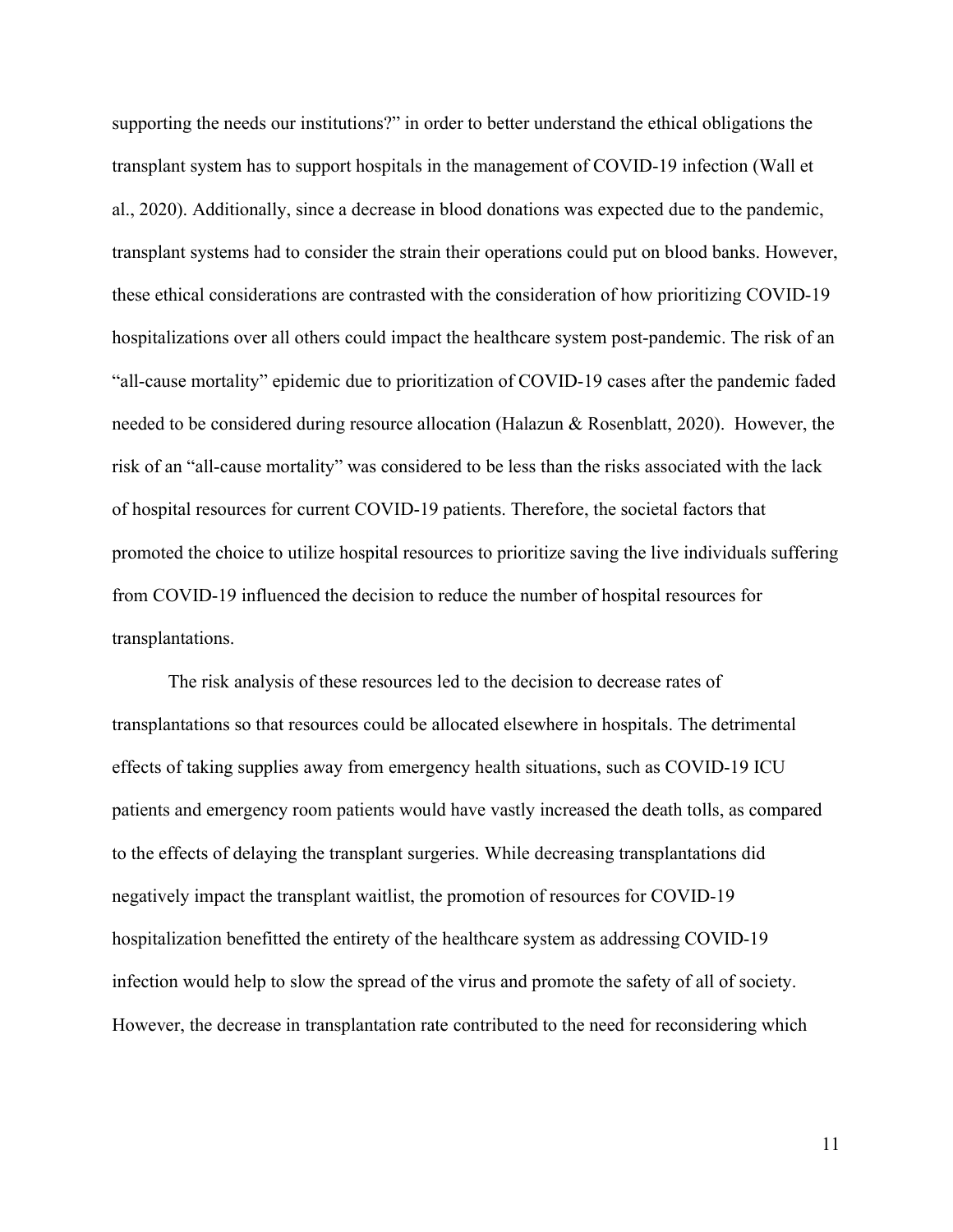patients among the transplant waitlists should have priority for receiving transplants during the pandemic.

### 2.2 Candidate Prioritization

 While the transplant waitlists have established prioritization criteria, the COVID-19 pandemic brought about additional considerations for transplant priority based on varying societal risks. One resulting advisement for transplant centers was delaying elective transplants (Michaels et al., 2020). These surgeries were deemed low priority due to both their nonemergency nature and that the majority of these surgeries utilized living donors. Societal views about emergency medical situations being of utmost priority and exposure of living donors to COVID-19 led to decision that the risks associated with delaying these surgeries were minimal.

 The consideration of patients' post-operative living situations was also suggested as an advisement for transplant centers when determining the urgency of a patient's case. The requirement of immunosuppressants post-transplantation generated the societal view that recipients need a COVID-19-safe living environment for after their transplant. Delaying transplants for patients whose home-living environment cannot accommodate physical distancing or has a high risk of COVID-19 exposure should thus be considered (Wall et al., 2020). High density living situations increased the risk of the recipient contracting COVID-19, resulting in the perceived risk of severe infection and death making transplantation during the pandemic for these patients more dangerous than other patients whose living situations provided lower chances of exposure.

 A final waitlist prioritization consideration that transplant centers may have implemented was the preference of candidates who had recently recovered from COVID-19 infection. Since recovered patients exhibited short-term immunity from COVID-19 after contracting the virus, a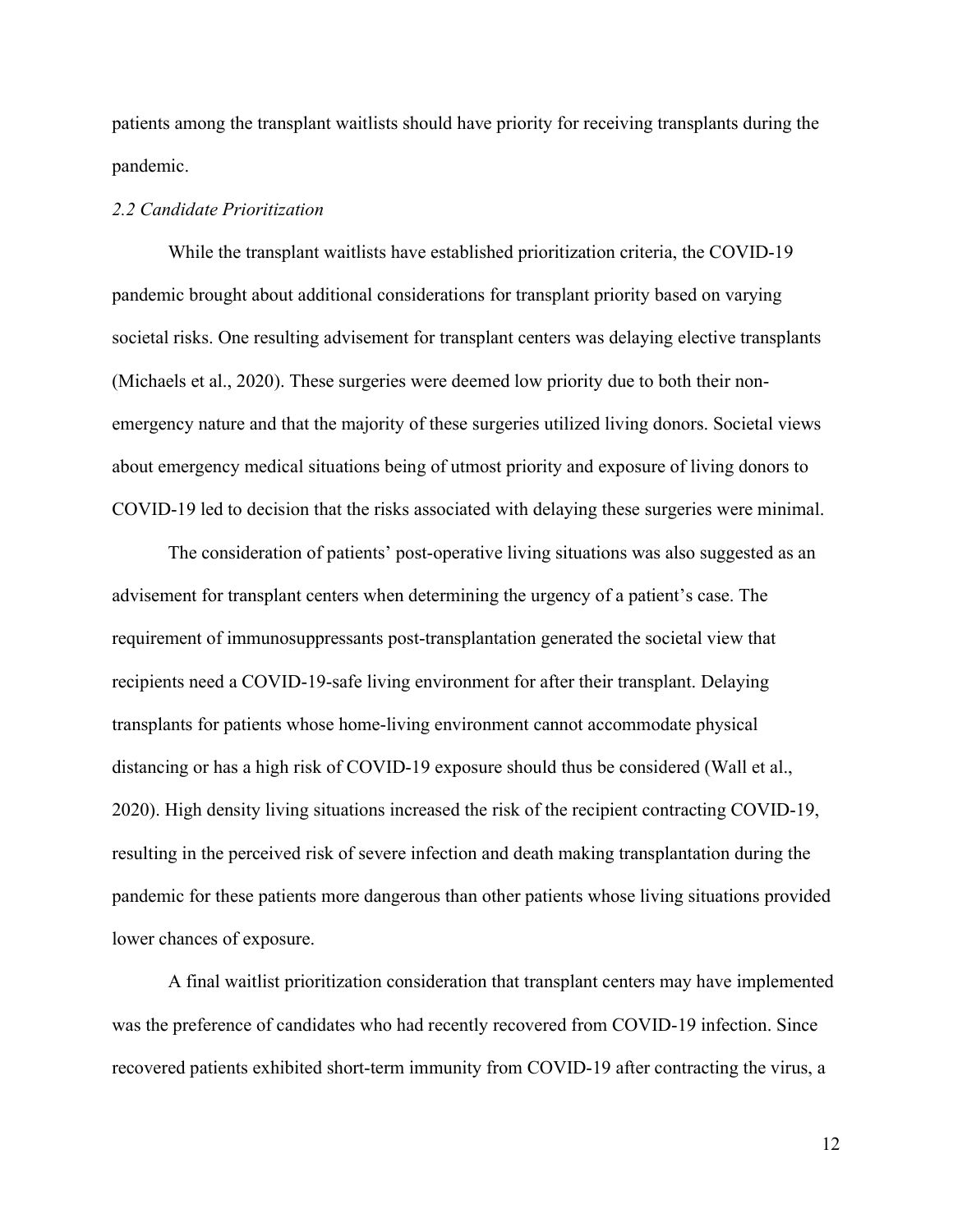society perceived that candidates who had recovered from infection could be ideal options as recipients of transplants during the start of pandemic, due to their immunity (Moeckli et al., 2020). Recipients would have a greater potential for fighting the virus if the transplantation exposed them to COVID-19 infection, even in their immune-suppressed state.

 Societal considerations such as these helps inform transplant center decisions on how to continue transplantations in the most risk adverse manner. These considerations and how they affect the proceedings of the organ transplant, however, were advised to be openly shared with patients and caretakers, especially with those who may be considered lower priority for transplantation due these considerations. Decision-making information was viewed as important to share in order to prevent panic and misleading situations for these stakeholders, which would help promote trust in the healthcare system during the unprecedented time and would promote a patient-centric decision care model (Gori et al., 2020). The effectiveness of transplant operations is shown through how adapting patient prioritization allows for the continuation of transplants while also preventing patients from being unnecessarily placed in high-risk situations.

### Limitations and Future Work

 Due to there being no established national or global transplant system operation protocol, the adaptations to operations mentioned above were not applied at every transplant center, but were instead effective trends reported by individual transplant centers or guidelines published to advise centers on how to functionally adapt at the start of the COVID-19 pandemic. Additionally, the research focuses on adaptations to the transplant system made within the first few months of the COVID-19 pandemic. During this time period, scientific information on the virus and its impacts were minimal, thus why the focus of this research was on how society's perceptions of risks related to the pandemic affected the transplant systems operations. Since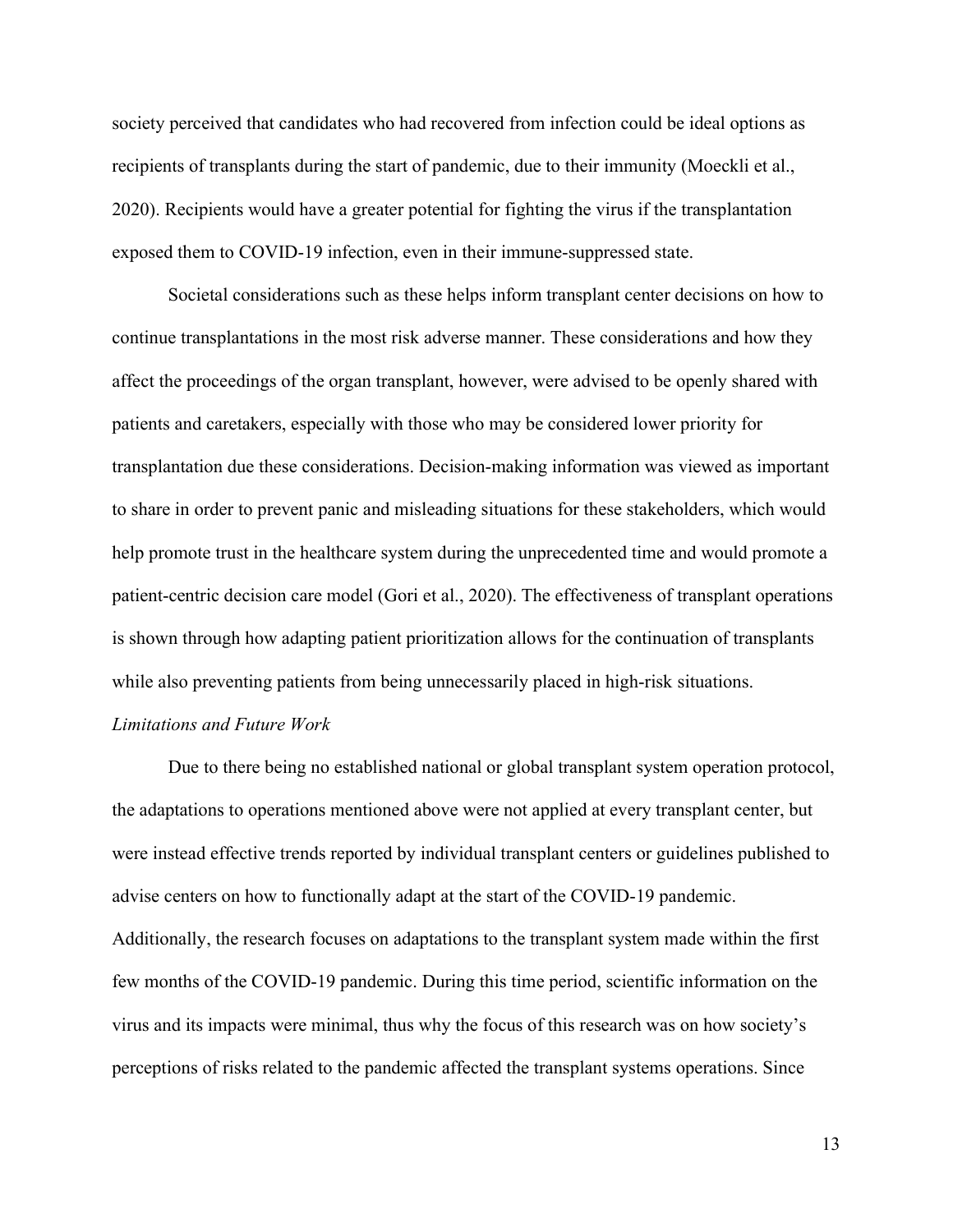then, decision making on operations among transplant centers may have evolved as more concrete evidence of the virus and its effects became available. The increase in scientific information may have swayed decisions on operations to be based on data and statistics rather than societal views of risks that came with the emergence of the pandemic

 Expanding "transplant operations during the pandemic" research to study more of the timeline of the pandemic is a future direction for this research. This expansion could reveal how transplant system decision-making evolved and how variants and vaccines potentially caused paradigm shifts within the healthcare system throughout the pandemic. This expansion could also study how the early pandemic's adaptions and decision-making built resilience into the transplant system and prepared the system for long-term timeline of the COVID-19 pandemic.

# Conclusion: The Importance of Understanding these Sociotechnical Systems

 The sociotechnical systems which cause the COVID-19 pandemic to impact the organ transplant system's operations are effective at promoting the safety of the transplant system's stakeholders, while also helping to address the healthcare crisis caused by COVID-19. The research shows how societal perceptions of the risks associated with transplant during the pandemic led to operational changes and the impact of these changes leading to the transplant system effectively adapting to the pandemic. The explanations of how transplant centers adjusted as they did clarify how the pandemic weakened the system and in what ways these changes to the system restrengthen it in order to operate efficiently once again. These adaptions are also important to understand as they likely helped inform transplant centers on the predicted impacts of future operational changes as the pandemic evolved. Additionally, they may promote resiliency within the organ transplant system, which would better prepare the system for future healthcare crises.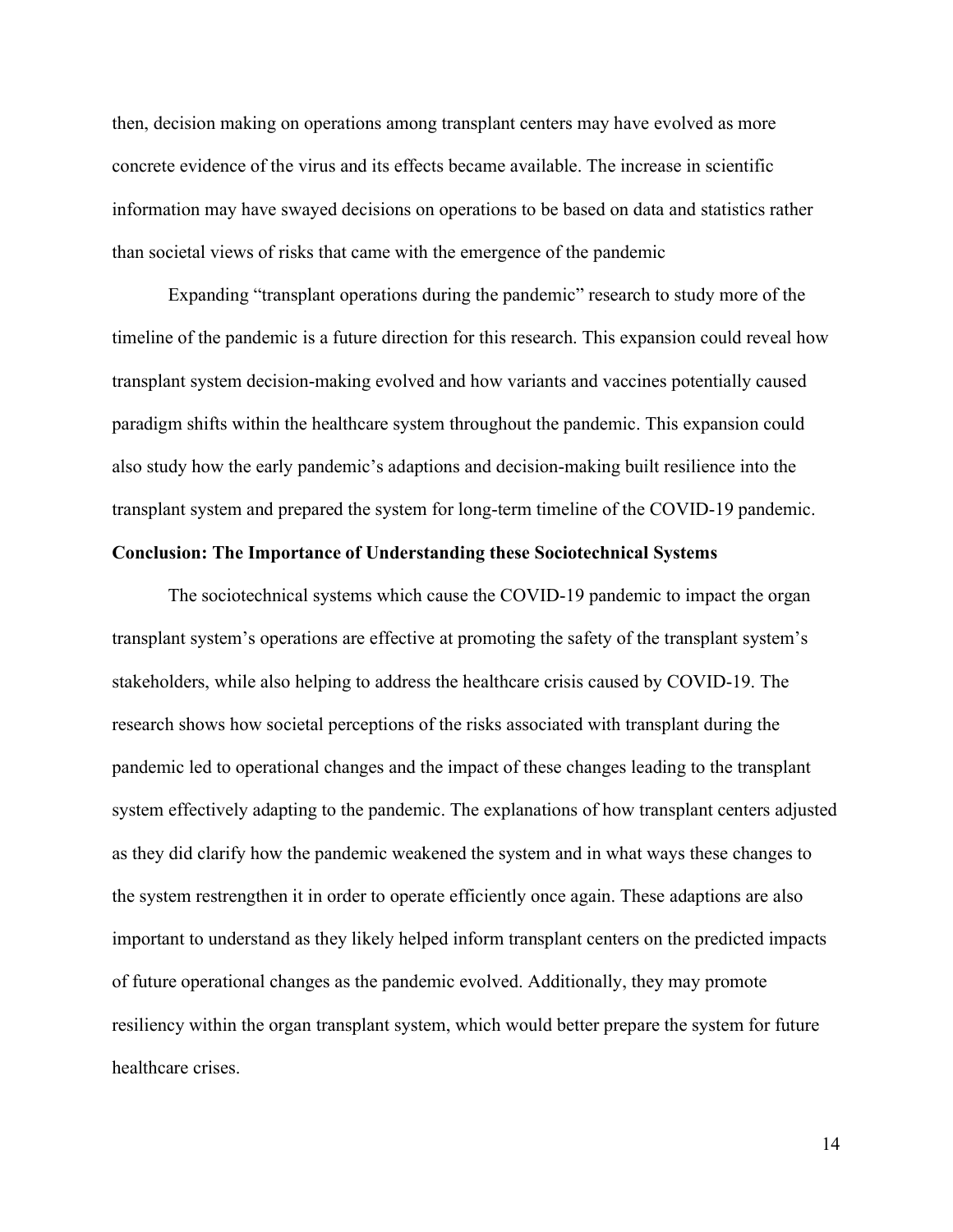### References

Angelico, R., Trapani, S., Manzia, T. M., Lombardini, L., Tisone, G., & Cardillo, M. (2020). The COVID-19 outbreak in Italy: Initial implications for organ transplantation programs. American Journal of Transplantation, 20(7), 1780–1784. https://doi.org/10.1111/ajt.15904

- Batten, H. L. (1992). The social construction of altruism in organ donation. In *Organ donation* and transplantation: Psychological and behavioral factors (pp. 83–96). American Psychological Association. https://doi.org/10.1037/10134-007
- Beyar, R. (2011). Challenges in Organ Transplantation. Rambam Maimonides Medical Journal, 2(2), e0049. https://doi.org/10.5041/RMMJ.10049
- Boyarsky, B. J., Po-Yu Chiang, T., Werbel, W. A., Durand, C. M., Avery, R. K., Getsin, S. N., Jackson, K. R., Kernodle, A. B., Van Pilsum Rasmussen, S. E., Massie, A. B., Segev, D. L., & Garonzik-Wang, J. M. (2020). Early impact of COVID-19 on transplant center practices and policies in the United States. American Journal of Transplantation, 20(7), 1809–1818. https://doi.org/10.1111/ajt.15915
- Burgess, A., Wardman, J., & Mythen, G. (2018). Considering risk: Placing the work of Ulrich Beck in context. Journal of Risk Research, 21(1), 1–5. https://doi.org/10.1080/13669877.2017.1383075
- Cameron, A. M., & Cornejo, J. F. B. (2015). Organ preservation review: History of organ preservation. Current Opinion in Organ Transplantation, 20(2), 146–151. https://doi.org/10.1097/MOT.0000000000000175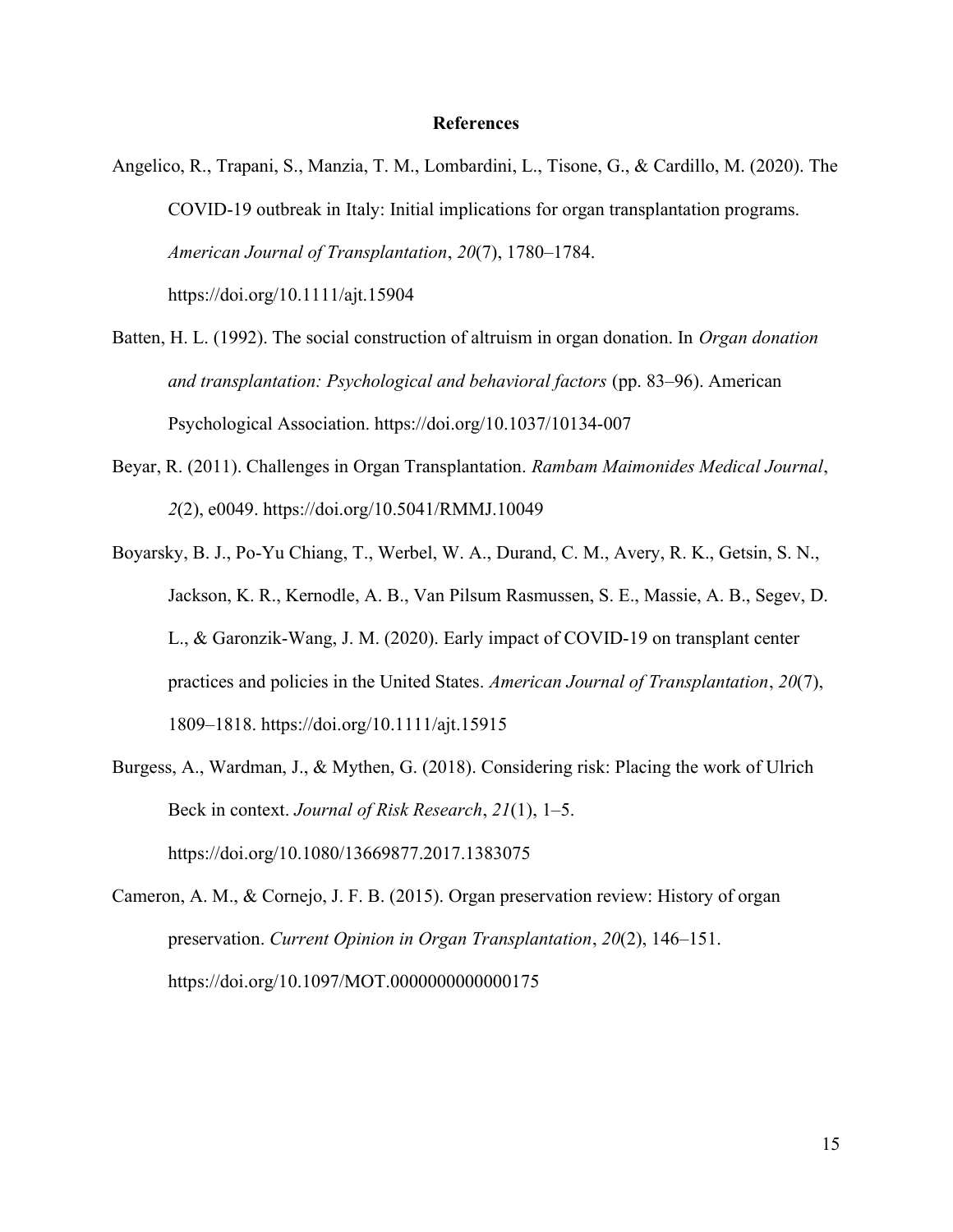- Das, K. K., & Lerner, B. H. (2007). Opportunities not taken: Successes and shortcomings in the Institute of Medicine's report on organ donation. Kidney International, 71(8), 726–729. https://doi.org/10.1038/sj.ki.5002143
- Fishman, J. A., & Grossi, P. A. (2020). Novel Coronavirus-19 (COVID-19) in the immunocompromised transplant recipient: #Flatteningthecurve. American Journal of Transplantation, 20(7), 1765–1767. https://doi.org/10.1111/ajt.15890
- Fox, R. C., & Swazey, J. P. (1974). The Courage to Fail: A Social View of Organ Transplants and Dialysis. Transaction Publishers.
- Gori, A., Dondossola, D., Antonelli, B., Mangioni, D., Alagna, L., Reggiani, P., Bandera, A., & Rossi, G. (2020). Coronavirus disease 2019 and transplantation: A view from the inside. American Journal of Transplantation, 20(7), 1939–1940. https://doi.org/10.1111/ajt.15853
- Halazun, K. J., & Rosenblatt, R. (2020). Lest we forget. American Journal of Transplantation, 20(7), 1785–1786. https://doi.org/10.1111/ajt.15888
- Harvey, C. E. (2019). Modeling, Simulation, and Analysis of the US Organ Transplant System— ProQuest.

https://www.proquest.com/openview/14175fa4f9aa14647988e54c7b0c5f72/1?cbl=18750

How we match organs. (n.d.). UNOS. Retrieved February 6, 2022, from https://unos.org/transplant/how-we-match-organs/

Iyengar, K., Mabrouk, A., Jain, V. K., Venkatesan, A., & Vaishya, R. (2020). Learning opportunities from COVID-19 and future effects on health care system. Diabetes  $\&$ Metabolic Syndrome: Clinical Research & Reviews, 14(5), 943–946. https://doi.org/10.1016/j.dsx.2020.06.036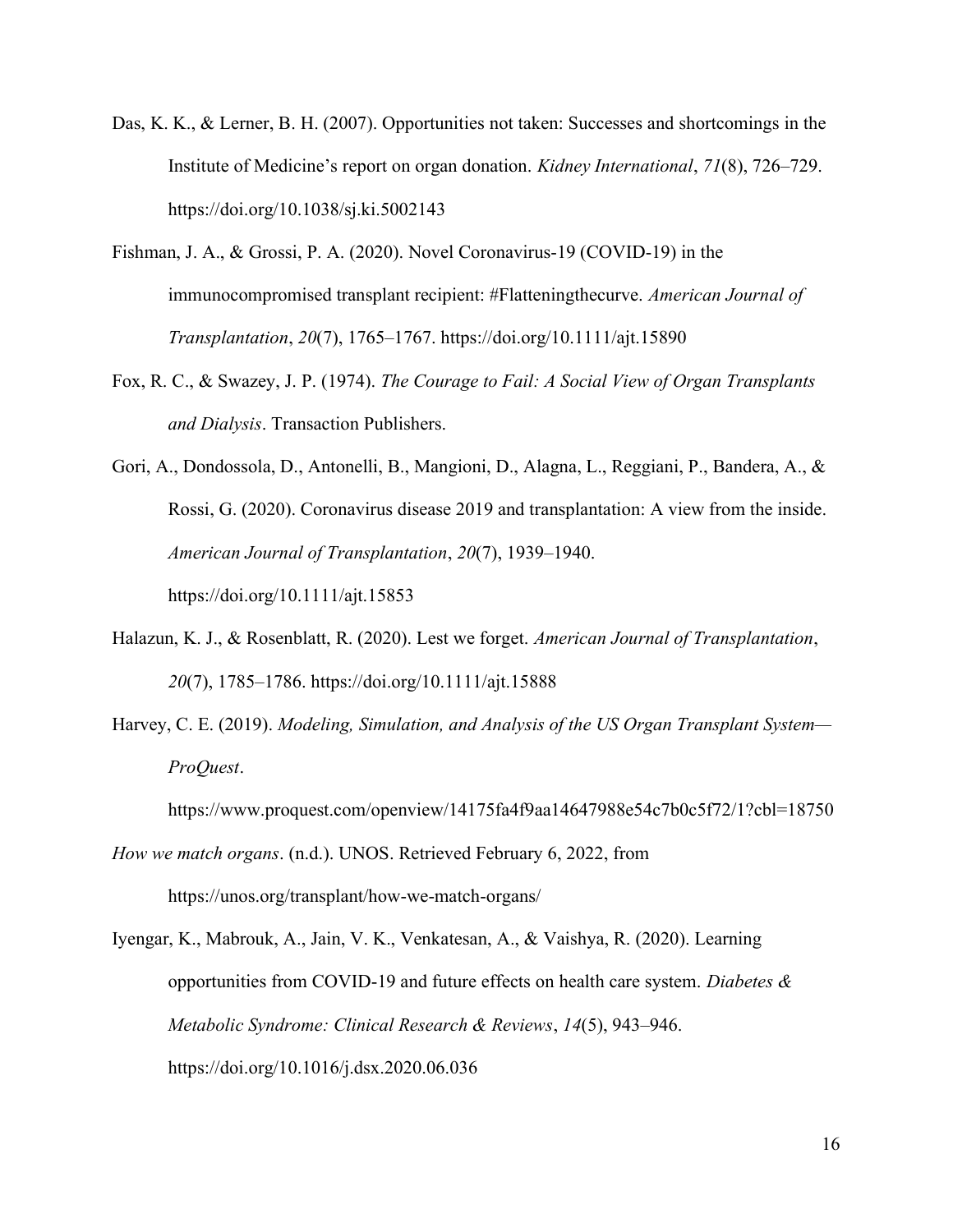- Klein, H. K., & Kleinman, D. L. (2002). The Social Construction of Technology: Structural Considerations. Science, Technology, & Human Values, 27(1), 28-52. https://doi.org/10.1177/016224390202700102
- Michaels, M. G., La Hoz, R. M., Danziger-Isakov, L., Blumberg, E. A., Kumar, D., Green, M., Pruett, T. L., & Wolfe, C. R. (2020). Coronavirus disease 2019: Implications of emerging infections for transplantation. American Journal of Transplantation, 20(7), 1768–1772. https://doi.org/10.1111/ajt.15832
- Moeckli, B., Peloso, A., Oldani, G., Orci, L. A., Banz, V., Dutkowski, P., Toso, C., & Berney, T. (2020). The Swiss approach to the COVID-19 outbreak. American Journal of Transplantation, 20(7), 1935–1936. https://doi.org/10.1111/ajt.15939
- Mythen, G. (2004). Defining Risk. Ulrich Beck: A Critical Introduction to the Risk Society. (pp. 53-73). London, England. Sterling, Virginia. Pluto Press.
- Pullen, L. C. (2020). COVID-19: Transplant works toward adaptation. American Journal of Transplantation, 20(10), 2633–2634. https://doi.org/10.1111/ajt.16298
- Recommendations and Guidance for Organ Donor Testing. (2021, July 7). American Society of Transplantation. https://www.myast.org/recommendations-and-guidance-organ-donortesting
- Rinswer, J. (2020, April 16). Coronavirus Crisis—Impact Of COVID-19 on Healthcare Industry. Npj Science of Learning Community.

http://npjscilearncommunity.nature.com/documents/coronavirus-crisis

Ritschl, P. V., Nevermann, N., Wiering, L., Wu, H. H., Moroder, P., Brandl, A., Hillebrandt, K., Tacke, F., Friedersdorff, F., Schlomm, T., Schöning, W., Öllinger, R., Schmelzle, M., & Pratschke, J. (2020). Solid organ transplantation programs facing lack of empiric